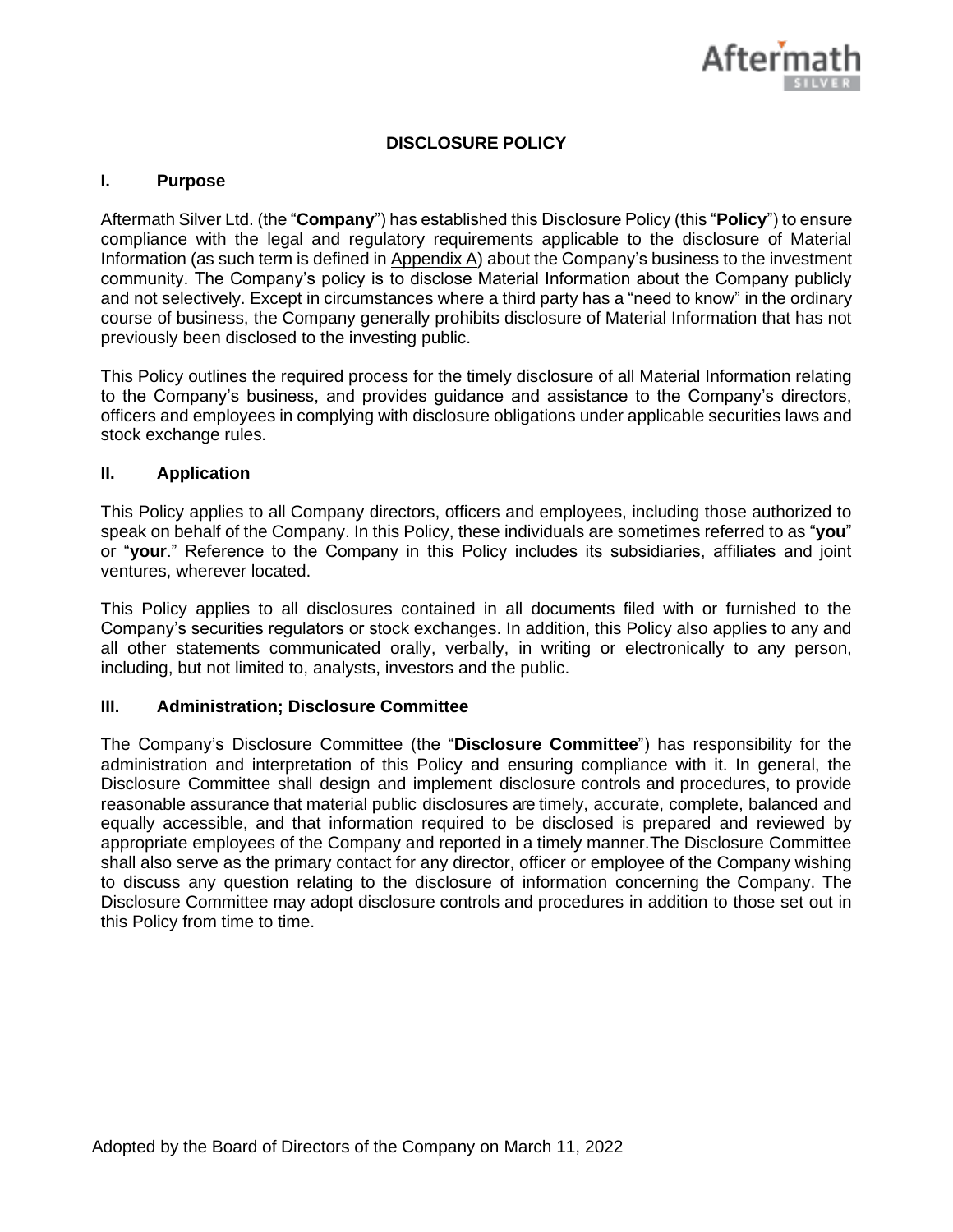The Disclosure Committee is composed of the Executive Chairman of the Board of Directors and the President and Chief Executive Officer, and where circumstances require, also the Chief Financial Officer (regarding any financial disclosure) and a designated and relevant qualified person as defined by National Instrument 43-101 (regarding any technical disclosure). The members of the Disclosure Committee may delegate certain of their duties and responsibilities set forth in this Policy to other proper officers of the Company or to certain proper employees of the Company.

If you have any questions about this Policy, you may obtain additional guidance from a member of the Disclosure Committee.

# **IV. Designated Spokespersons**

The Company designates a limited number of spokespersons responsible for communicating with investors, analysts, media and other persons (each a "**Designated Spokesperson**)". The Executive Chairman of the Board of Directors and the President and Chief Executive Officer of the Company shall be the primary Designated Spokespersons of the Company. The Executive Chairman or the President and Chief Executive Officer may approve additional spokespersons and may designate other individuals to speak to matters within any such individual's area of responsibility from time to time.

In addition, the Company's Board of Directors is authorized to discuss public information or policy positions previously disclosed by the Company if approached by an analyst, investor or other member of the public, but must refer any inquiries from the media to a Designated Spokesperson.

If you are not a Designated Spokesperson, member of the Board of Directors, or have not been informed in writing that you have been specifically authorized to speak on a matter by the Disclosure Committee, you are not permitted to speak on behalf of the Company with analysts, investors or the media and must refer any inquiries to a Designated Spokespersons.

# **V. Timely Disclosure of Material Information**

Material Information about the Company must be disclosed in a timely, consistent and appropriate manner, in accordance with applicable laws and regulations. The Disclosure Committee is responsible for considering the materiality of information and events as they arise and determining the applicable disclosure obligations. If you have become aware of Material Information, you must immediately advise a member of the Disclosure Committee. You must also inform the Disclosure Committee if you become aware of any error in Material Information previously disclosed as it may require correction.

### **VI. Contact with Analysts, Investors and Media**

The Company recognizes that meetings with analysts, investors and the media are an important element of the Company's investor relations program, and that Designated Spokespersons may meet with analysts, investors and the media from time to time on an individual or small group basis. During any such meetings, Designated Spokespersons should never disclose non-public Material Information. Designated Spokespersons should only provide non-material information or Material Information that has already been publicly disclosed.

### **VII. Press Releases**

The Disclosure Committee must review all press releases for accuracy and completeness, and compliance with applicable regulations (e.g., National Instrument 43-101) prior to dissemination. In addition, all press releases issued in respect of quarterly and annual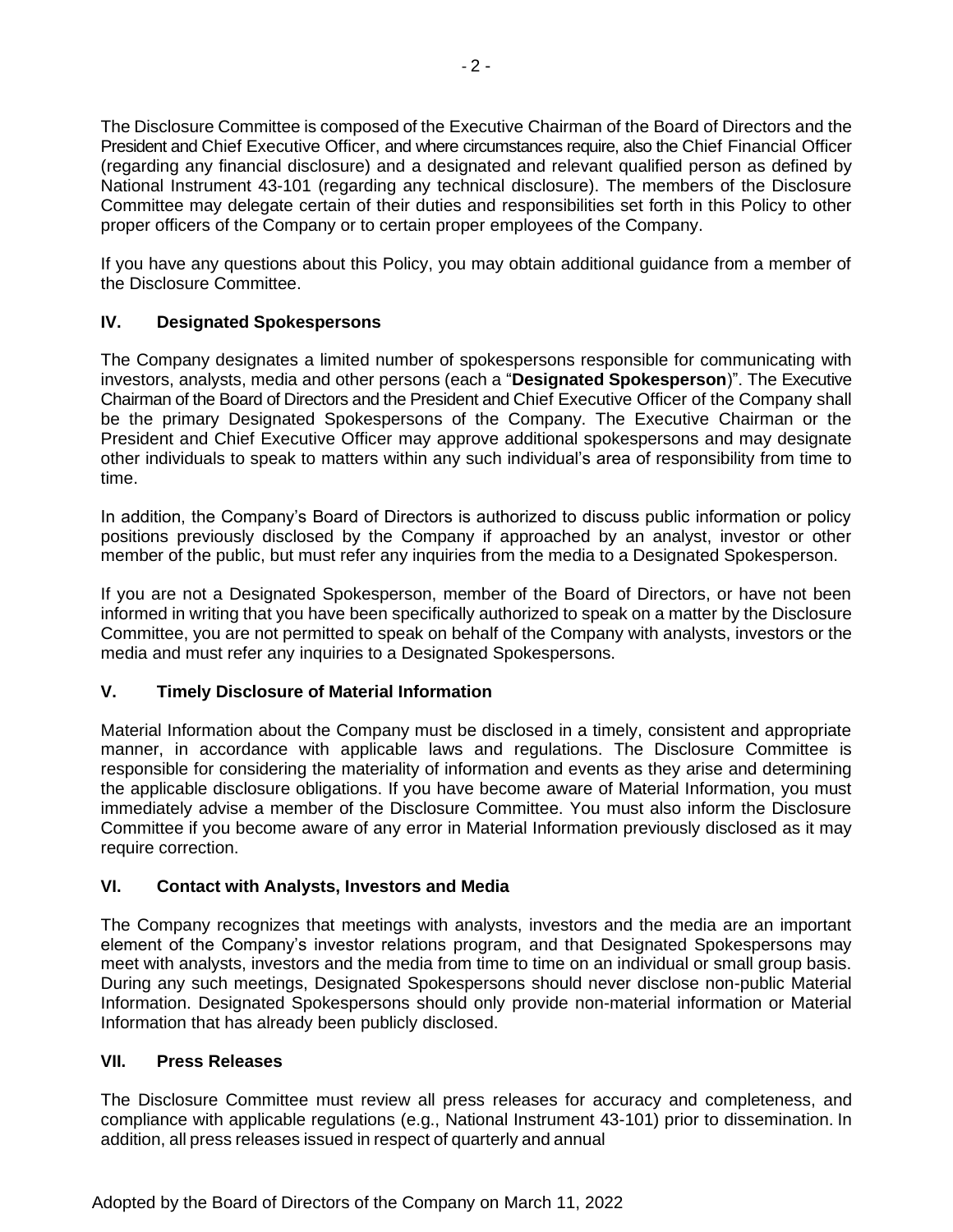financial statements must be reviewed and approved in accordance with the procedures set out by the Board of Directors. When required by applicable laws, rules or regulations, news releases disclosing Material Information will be transmitted to the stock exchanges on which the Company's securities are listed and to relevant regulatory bodies and media outlets, as applicable.

# **VIII. Conference Calls and Webcasts**

The Company may periodically hold conference calls or webcasts to discuss quarterly or annual financialsand operating results or major corporate developments. The Company will provide advance notice of such events by press release or other method of communication, which will include details regarding the date and time of any conference call or webcast, as well as participation details. If, during the conference calls or webcasts, selective disclosure of non-public Material Information occurs, the Company will promptly disclose such information in accordance with applicable law and regulatory requirements.

# **IX. Electronic Communications; Social Media; Website**

Online communications are an extension of the Company's formal corporate disclosure record, and as such, the securities laws and rules of the stock exchanges applying to disclosure of information apply equally to information posted on the Company's website and distributed by other electronic means, including through social media. Any disclosure with regard to the Company through the website or social media accounts must comply with this Policy and all applicable securities laws and the rules of our stock exchanges.

Directors, officers and employees are not permitted to represent or speak on behalf of or about the Company on internet discussion forums, chat rooms, blogs or social networking services unless authorized to do so by the Disclosure Committee. While directors, officers and employees may repost previously released news releases on their personal social media accounts, these posts should be free from any selective or promotional commentary or discussion.

# **X. External Speeches and Presentations**

Acceptance of any invitations to give external speeches or presentations about the Company at conferences or other public venues at which shareholders, potential investors or media may be present, or which are expected to become available to any of the foregoing, must be pre-approved, and the content of any such speeches and presentations reviewed. In no event shall any such speeches and presentations contain non-public Material Information that has not previously been publicly disclosed and must otherwise comply with this Policy.

# **XI. Rumours**

As a general rule, The Company will not comment, positively or negatively, on rumours or speculation. about the Company. If a stock exchange or a securities regulatory authority requests that the Company make a statement in response to a market rumour, the Disclosure Committee will consider the matter and prepare an appropriate response, having consulted with legal counsel if deemed necessary.

# **XII. Maintaining Confidentiality**

Any officer, director or employee privy to confidential information (regardless of whether such information is also Material Information), should maintain such information in confidence and should not disclose such information to anyone other than authorized Company personnel or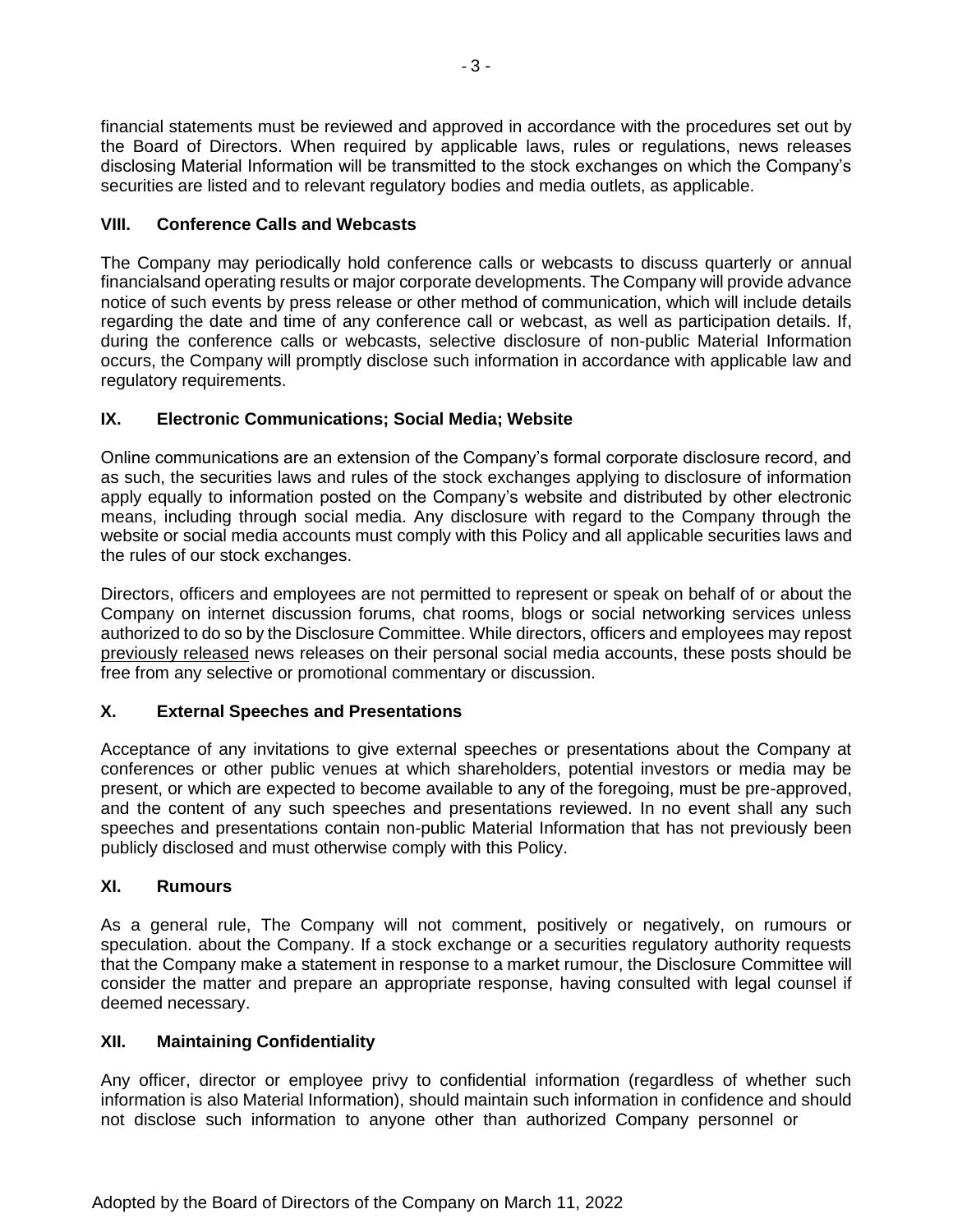representatives who have a legitimate need to know such information in connection with their duties and who have been advised of the confidential nature of such information. Confidential information should not be disclosed to any outside party except to the extent that it is necessary to do so in the ordinary course of business.

In order to prevent the misuse or inadvertent disclosure of confidential information, reasonable steps to safeguard confidential information should be taken, including the following:

- Keep documents containing confidential information in a safe place with access restricted to individuals who "need to know" that information in the necessary course of business and use code names if necessary.
- Use passwords to protect access to confidential electronic data.
- Do not discuss confidential matters in places where -or in a manner in which- the discussion may be overheard.
- Do not read confidential documents in public places or leave such documents where others may retrieve them.
- Avoid unnecessary copying of confidential documents. Extra copies of confidential documents should be shredded or otherwise destroyed.
- Transmit confidential documents by electronic means only where it is reasonable to believe that such transmission can be made and received securely.

# **XIII. Avoiding Selective Disclosure**

When participating in shareholder meetings, news conferences, analysts' conferences and private meetings with shareholders, potential investors or analysts, Designated Spokespersons must only discuss non-material information or Material Information that has been previously publicly disclosed. Designated Spokespersons may never make "selective" disclosure of non-public Material Information, including disclosing smaller, non-material components of Material Information. If you have a concern that any disclosure of non-public Material Information or "selective disclosure" to an outside party has occurred in a meeting, conference or otherwise, other than in accordance with this Policy, you must immediately contact a member of the Disclosure Committee.

#### **XIV. Inadvertent Disclosure**

If non-public Material Information is inadvertently disclosed prior to broad public dissemination, the Company may be required to make an immediate announcement on the matter by press release or other method of public disclosure, as required by applicable securities laws andrules of security exchanges. The Company must also inform the parties that received the Material Information that the information is non-public Material Information that must be kept confidential, andthe Company must advise them of their legal obligations with respect to the Material Information, including that they cannot trade in the Company's securities until the non-public Material Information has been generally disclosed.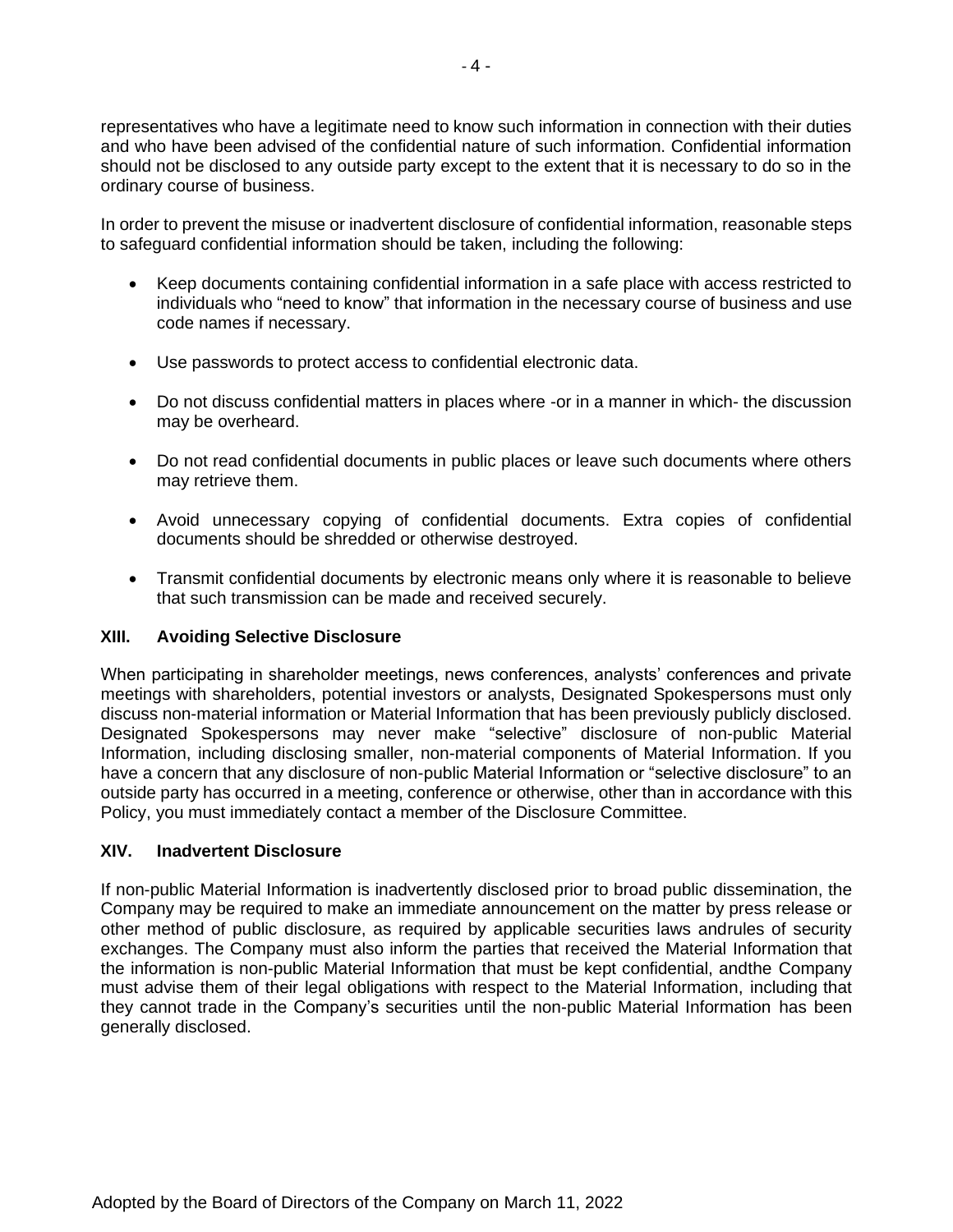### **XV. Forward-Looking Information**

The Company may from time to time provide certain forward-looking information in news releases and other disclosure materials to enable shareholders and potential investors to evaluate the Company. Forward-looking information may include statements about future or anticipated growth, operating results and performance of the Company and its business prospects and opportunities. Any such information will be clearly identified as forward-looking, accompanied by appropriate cautionary-language and made in compliance with applicable securities laws. All new public disclosures of material forward-looking information must be approved by the Disclosure Committee.

### **XVI. Analyst Reports**

Only Designated Spokes persons may provide information regarding the origin of analyst reports and the affiliation of analysts that may provide coverage regarding the Company's business and affairs. Such comments must be limited to an identification of factual information that has been previously disclosed that may affectan analyst's model or estimates and inaccuracies or omissions with respect to information that has been generally disclosed, publicly.

Any comments on analyst reports must contain a disclaimer that the report was only reviewed for factual accuracy with respect to the Company. Designated Spokespersons cannot confirm or endorse an analyst's models or estimates and must not attempt to influence an analyst's opinion or conclusion.

Analyst reports must not be posted on the Company's website, nor may hyperlinks to such reports be posted on the Company's website or otherwise disseminated by the Company or its Designated Spokespersons to anyone outside of the Company.

#### **XVII. Reporting and Enforcement**

Violations or suspected violations of this Policy should be reported in accordance with the procedures under the Company's *Whistleblower Policy*.

Failure to observe this Policy may result in disciplinary action up to and including termination. Furthermore, violations of this Policy may also be violations of applicable laws and may result in penalties for you and/or the Company.

#### **XVIII. Certification**

Upon commencement of employment or association with the Company begins, you must sign an acknowledgement form confirming that you have read and understand this Policy and agree to comply with it. Requests to make similar acknowledgements may be made on an annual basis.

**\* \* \***